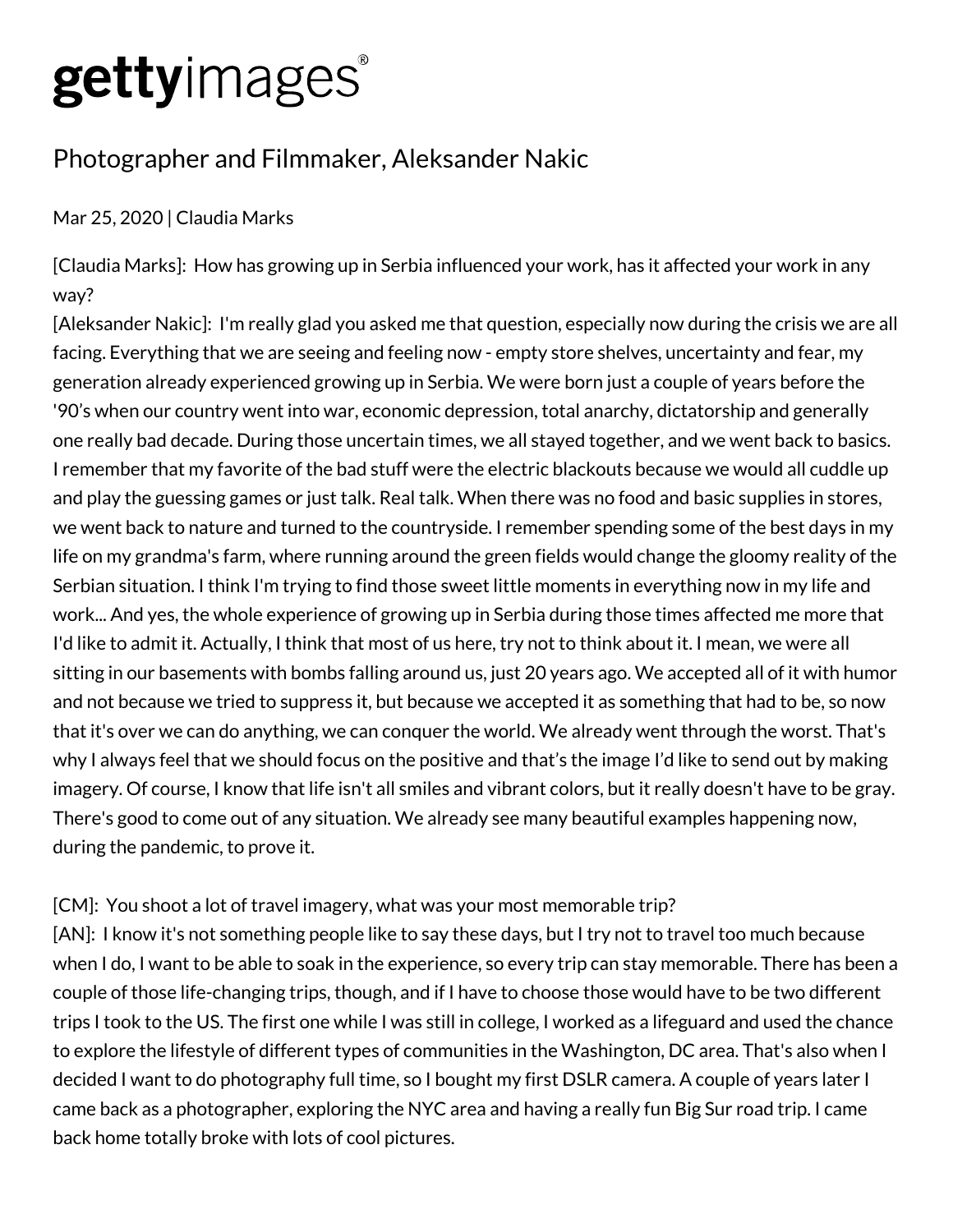[CM]: Why should people visit Serbia?

[AN]: Because it's one of the last spots in Europe that hasn't been over explored and changed by tourism. There's a sense of unpredictability that can be exiting to some people.

Everything that we are seeing and feeling now - empty store shelves, uncertainty and fear, my generation already experienced growing up in Serbia.

[CM]: When did you start taking pictures and when did you decide that creating imagery was something you wanted to do full time?

[AN]: For as long as I can remember, I carried along a camera with me, although my first love was making short films about my family and everyday stuff. I switched to taking pictures later on and once I discovered stock photography, I realized that I can do it full time.

#### [CM]: What is your favorite subject to shoot?

[AN]: I love to shoot different things and it's interesting to explore the variety of human experience, although if I have to choose it would be real people doing real things. If I can approach a shoot like a photojournalist, I'm happy.

[CM]: Why didn't you go into photojournalism? How did you learn to be more intentional with your imagery?

[AN]: I never went into photojournalism, although I was always politically and socially really engaged, and it would have made sense. I wanted to tell more intimate and personal stories about my family and friends doing incredible things, so I chose to create imagery that told those narratives. It all started pretty spontaneously, and for the first couple of years, we did it on the run. In time though, once I started shooting for iStock, my production got more serious, because I wanted to explore themes that are not as easily accessible to me and I hope that the emotions are still real, and the stories connect with other people.

[CM]: How do you usually decide what to shoot next? / What do you plan to shoot next (either personal or for us)

[AN]: I am always working on multiple shoots at one time and the decision on which one to shoot next depends on all sorts of unpredictable factors. Some shoots need a longer period of time before all the elements come into place (like the ballet school shoot) and during that time I have other shoot ideas stored in my head. Some will go from idea to realization in a day or two. But it's usually a mostly spontaneous process for me because people are unpredictable. I plan to shoot some business concepts next, its something I'm not really good at and I'd like to explore the subject.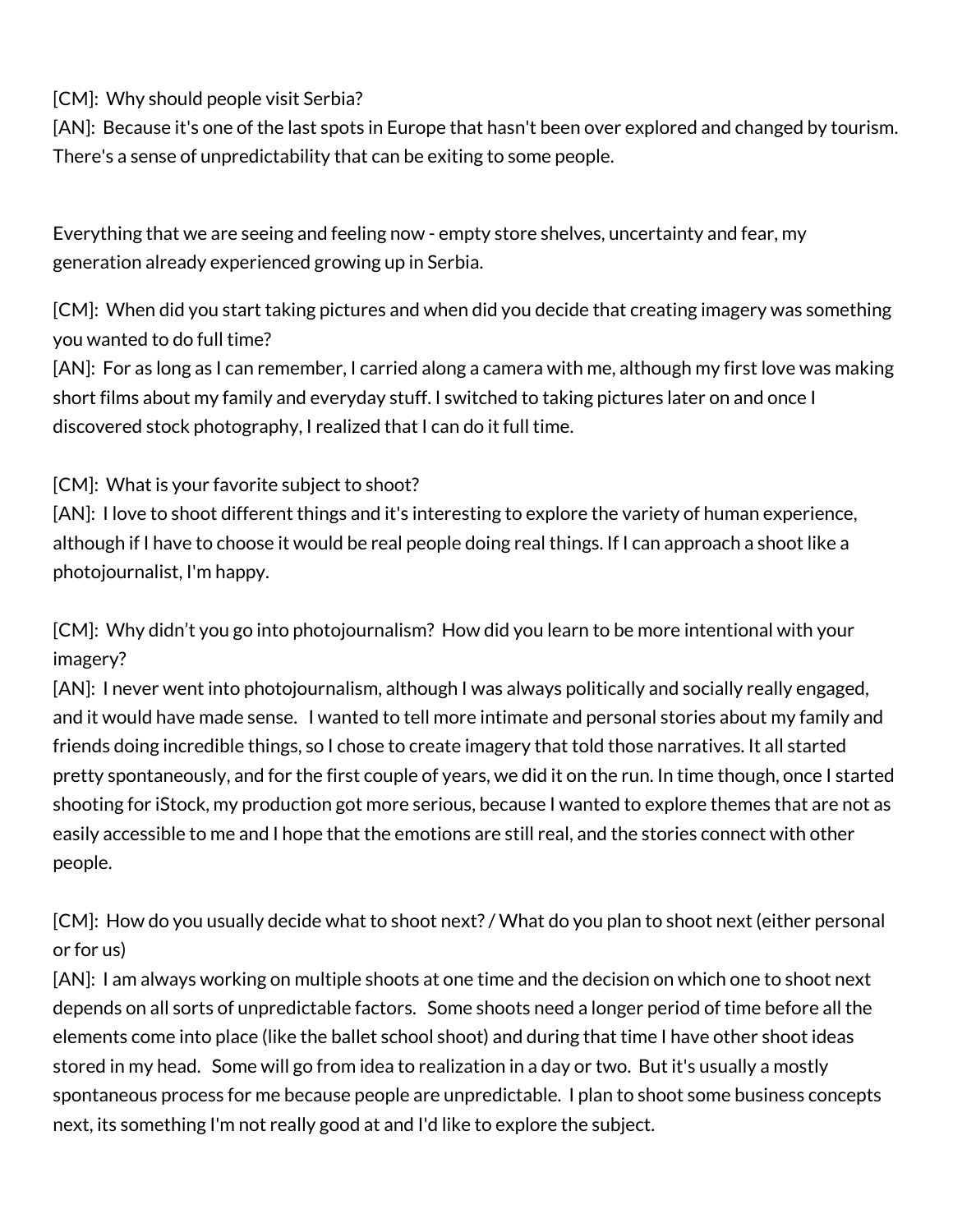It forced me to work outside of my comfort zone and I really needed kids took over the scene and gave light to the whole space.

[CM]: I know you jumped at the idea of doing a youth ballet shoot conversations evolve your approach? [AN]: It's one of those shoots I wanted to do for a long time, but I place. I first met Jovana, the owner of a ballet school, during our h spoke numerous times about doing a shoot with kids having their cl possible. Once you mentioned it as something that needed coverage time to make it happen.

[CM]: I remember that you wanted to shoot this in your photo studionally ballet space, I think it really made the shoot feel more real and als [AN]: Yep, and I'm so glad that you did. I thought that I'd have mo the light in my own studio and there were a few things that I didn't admit it it forced me to work outside of my comfort zone and I rea end, those kids took over the scene and gave light to the whole spa

[CM]: Where did you find your cast for this shoot?  $[AN]$ : The cast is a real dancing crew with the addition of my son  $\alpha$ ballet class.

[CM]: Did you know anything about Ballet before shooting this? [AN]: I once saw a really bad production of modern ballet and that whole thing. Before the shoot, I did some research by watching a couple of ballet documentaries, which are do the best one Bablet ent  $q42$   $q$  m 2014.

[CM]: Who is your favorite photographer or artist?  $[AND:$  The first book about photographhey I milety eNre own worme'd dit ware ald cef me appreciate thinking totally outside of the box during the shoot and usually would't. I also eRyoayntMe Gwiannik yohis 'epic annual road trips' w that inspired me to try the same with my family and friends (minus

[CM]: What s music is currently on heavy rotation for you? [AN]: The latest album by The Lumineers.